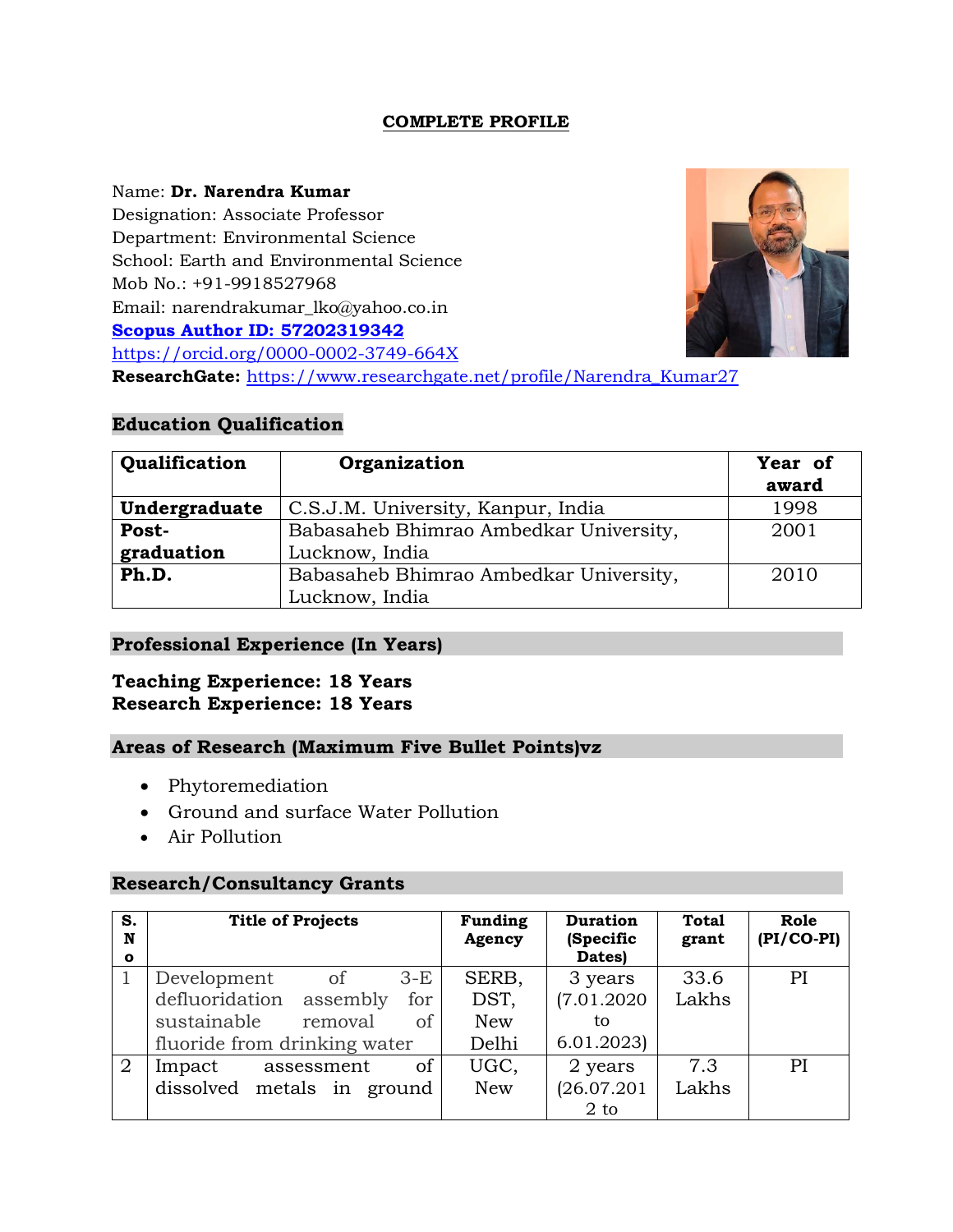| water on health and water                  | Delhi | 25.07.201 |  |
|--------------------------------------------|-------|-----------|--|
| $\vert$ quality in the industrial, $\vert$ |       |           |  |
| agricultural, and urban areas              |       |           |  |
| of Kanpur, Uttar Pradesh'                  |       |           |  |

#### **Publications**

- 1. Sanjeev Kumar, Ritu Singh, Nisha Kumari, Susmita Karmakar, Monalisha Behera, Arif Jamal Siddiqui, Vishnu D. Rajput, Tatiana Minkina, Kuldeep Bauddh & **Narendra Kumar** (2021) Current understanding of the influence of environmental factors on SARS-CoV-2 transmission, persistence, and infectivity. Env. Sc. Poll. Res. <https://doi.org/10.1007/s11356-020-12165-1> (I.F. 3.056)
- 2. Anis, Abdullah Khan, **Narendra Kumar**, Mujeebul Hasan (2020), Diagenesis and Porosity Evolution of Pachmarhi Sandstones (Early Triassic), Satpura Gondwana Basin, Central India. Journal Indian Association of Sedimentologists. 37 (2), 37-48
- 3. Dinesh Kumar, D.S.Malik. **Narendra Kumar**, Neelima Gupta, Varsha Gupta (2019) Spatial changes in water and heavy metal contamination in water and sediment of river Ganga in the river belt of Haridwar to Kanpur. Envrinmental Geochemistry and Health. (IF-3.472)
- 4. Dhananjay Kumar, Priyanka, Vertika Shukla, Sanjeev Kumar, R.B.Ram, **Narendra Kumar** (2019) Metal Pollution Index and Daily Dietary Intake of Metals Through Consumption of Vegetables. International Journal of Environmental Science and Technology. **17**, pages3271–3278(2020) (IF-2.54)
- 5. Poonam, **Narendra Kumar** (2019) Experimental and kinetic study of removal of lead (Pd +2) from battery effluent using sweet lemon (Citrus limetta) peel biochar adsorbent. Environment, Development and Sustainability. **16**, pages7791–7798(2019) (IF-2.191)
- 6. Venkatesh Dutta, Nisha Fatima, **Narendra Kumar**. (2018) Excessive fluoride in groundwater of central Ganga Alluvial Plain: a case study of Fatehpur, North India. International Journal of Environmental Science and Technology <https://doi.org/10.1007/s3762-018-2145-5> (Impact Factor - 2.54).
- 7. **Narendra Kumar**, Mahiya Kulsoom, Vertika Shukla, Dhananjay Kumar, Priyanka, Sanjeev Kumar, Jaya Tiwari, Neetu Dwivedi. (2018) Profiling of heavy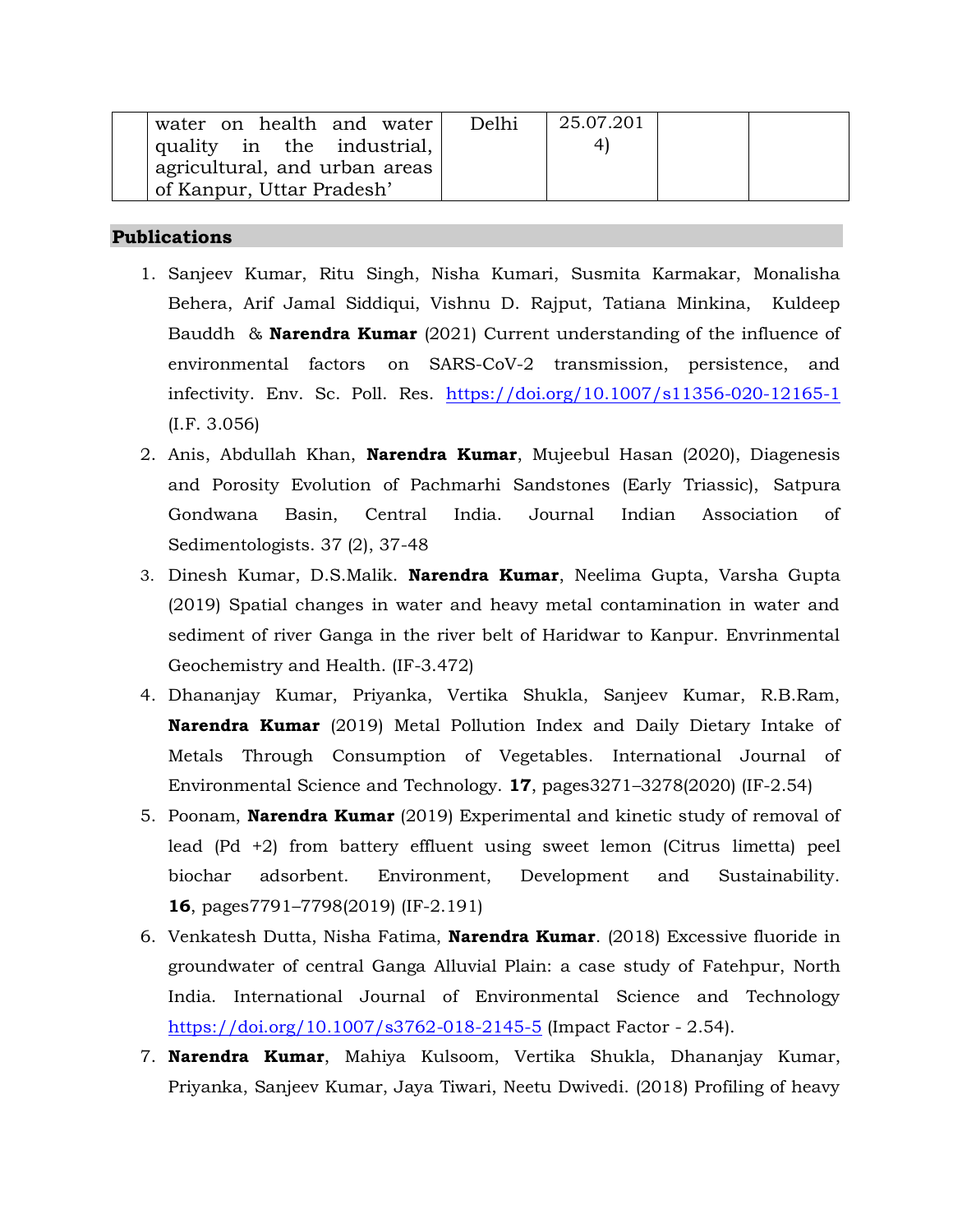metal and pesticide residues in medicinal plants. Environmental Science and Pollution Research. **25**, pages29505–29510(2018) (IF-3.056).

- 8. **Narendra Kumar**, Dhananjay Kumar, Sanjeev Kumar, Vertika Shukla, Preeti Shukla, Beenu R aj, (2018) Spatio‑temporal variations in hydro‑geochemistry of groundwater at rural, urban and industrial areas of Kanpur, India. Environmental Sustainability., **1**, pages197–208(2018)
- 9. Poonam, Sushil Kumar Bharti, **Narendra Kumar** (2018) Kinetic study of lead (Pb2+) removal from battery manufacturing wastewater using bagasse biochar as biosorbent. Applied Water Science. 8:119. (IF - 0.82)
- 10.Dhananjay Kumar, Sushil Kumar Bharti, Sangeeta Anand and **Narendra Kumar** (2018) Bioaccumulation and biochemical responses of *Vetiveria zizanioides* grown under Cadmium and Copper stresses. Environmental Sustainability. **1**, pages133–139(2018).
- 11.Ganesh Chandra Kisku, Vinay Kumar, Pokhraj Sahu, Pramod Kumar and **Narendra Kumar** (2018) Characterization of coal fly ash and use of plants growing in ash pond for phytoremediation of metals from contaminated agricultural land. International Journal of Phytoremediation, 20(4):330-337. (IF  $-2.570$
- 12. Dhananjay Kumar, Sushil Kumar Bharti,Sangeeta Anand and **Narendra Kumar**  (2018) Defluoridation of water with the help of copper phytoremediated *Andrographis paniculata* plant biomass. Journal of Environmental Biology. 39 (5): 664-670 (IF – 0.781).
- 13. Pramod K. Rajak, Vijay K. Singh, Prakash K. Singh, Asha Lata Singh, **Narendra Kumar,** Om Prakash Kumar, Vishvajeet Singh, and Aniruddha Kumar (2018), Geochemical implications of minerals and environmentally sensitive elements of Giral lignite, Barmer Basin, Rajasthan (India). Environmental Earth Sciences, October 77:698 (I.F. 2.180)
- 14. Sushil Kumar Bharti, Arti Trivedi, **Narendra Kumar** (2018) Air pollution tolerance index of plants growing near an industrial. Urban Climate. June 24 (6) 820-829 (IF – 3.834)
- 15. Sushil Bharti, Sangeeta Anand , Dhananjay Kumar, S.C. Barman, Poonam, **Narendra Kumar,** (2017) Characterization and morphological analysis of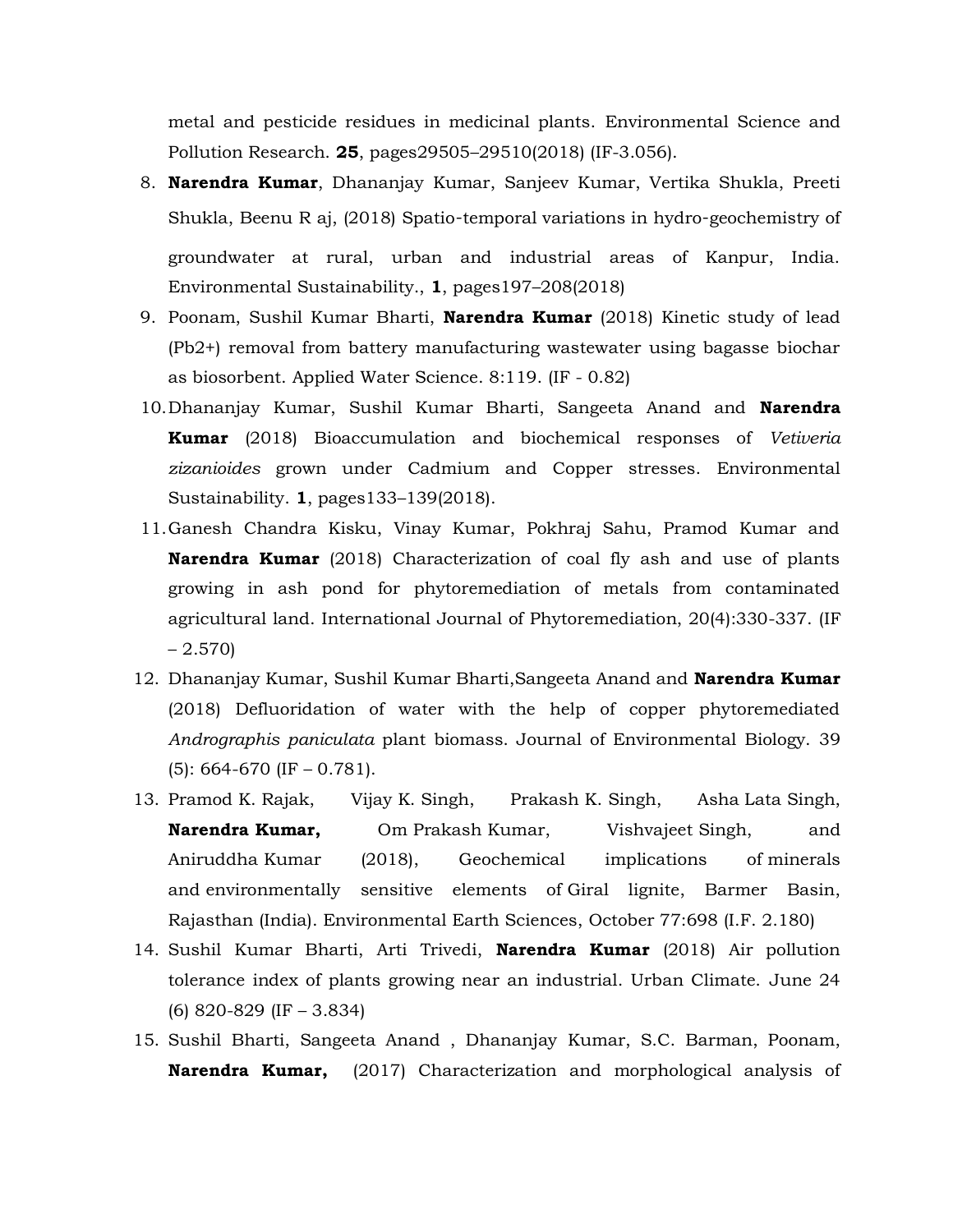individual aerosol of PM10 in urban area of Lucknow, India. Micron. 1.3 (12) 90–98 (IF – 1.726)

- 16. Neha, Dhananjay Kumar, Preeti Shukla, Sanjeev Kumar, Kuldeep Bauddh, Jaya Tiwari, Neetu Dwivedi, S.C. Barman, D.P. Singh, **Narendra Kumar**. (2017). Metal Distribution in the sediments, water and naturally occurring macrophytes in the river Gomti, Lucknow, Uttar Pradesh, India. Current Science. 113(8):1578-1585 (IF – 0.964)
- 17. Anjali Singh, Ashwani Raju, Pitamber Pati, **Narendra Kumar** (2017). Mapping of coal fire in Jharia coalfield, India: a Remote Sensing Based Approach, Journal of Indian Soc Remote sensing. **45**, 369–376 (IF – 0.997).
- 18. **Narendra Kumar,** Sanjeev Kumar, Kuldeep Bauddh, Neetu Dwivedi, D.P.Singh and S.C.Barman (2014). Toxicity assessment of flash light manufacturing industry effluent by bioassay test in methi (*Trigonella foenumgracum*). J. Env. Biol. 35(6):1107-1113. (IF – 0.781)
- 19. **Narendra Kumar,** Sanjeev Kumar, Kuldeep Bauddh, Neetu Dwivedi, Preeti Shukla, D.P.Singh and S.C.Barman, (2014). Toxicity assessment and accumulation of metals in Radish irrigated with battery manufacturing industry effluent. Int. J. of Veg. 21 (4): 373-385 (IF – 0.530)
- 20. **Narendra Kumar,** Kuldeep Bauddh, Sanjeev Kumar, Neetu Dwivedi, D. P. Singh and S.C. Barman, (2013). Accumulation of metals in weed species grown on the soil contaminated with industrial waste and their phytoremediation potential. Ecol. Eng. 61, 491-495 (IF – 3.600)
- 21. **Narendra Kumar,** Kuldeep Bauddh, Sanjeev Kumar, Neetu Dwivedi, D.P. Singh and S.C.Barman, (2013). Extractability and phytotoxicity of heavy metals present in petrochemical industry sludge. Clean Techn Environ policy 15 (6), 1033-1039 (IF – 2.400)
- 22. **Narendra Kumar,** Kuldeep Bauddh, S.C. Barman, Neetu Dwivedi, and D.P.Singh, (2012). Accumulation of metals in selected macrophytes grown in mixture of drain water and tannery effluent and their phytoremediation potential. Journal of Environmental Biology 33, 923-927 (IF – 0.781)
- 23. S.C. Barman, **N. Kumar**, R. Singh**,** G.C. Kishku, A.H. Khan, M.M. Kidwai, R.C. Murthy, M.P.S. Negi, P. Pandey, A.K. Verma, G. Jain, and S.K. Bhargava. (2010)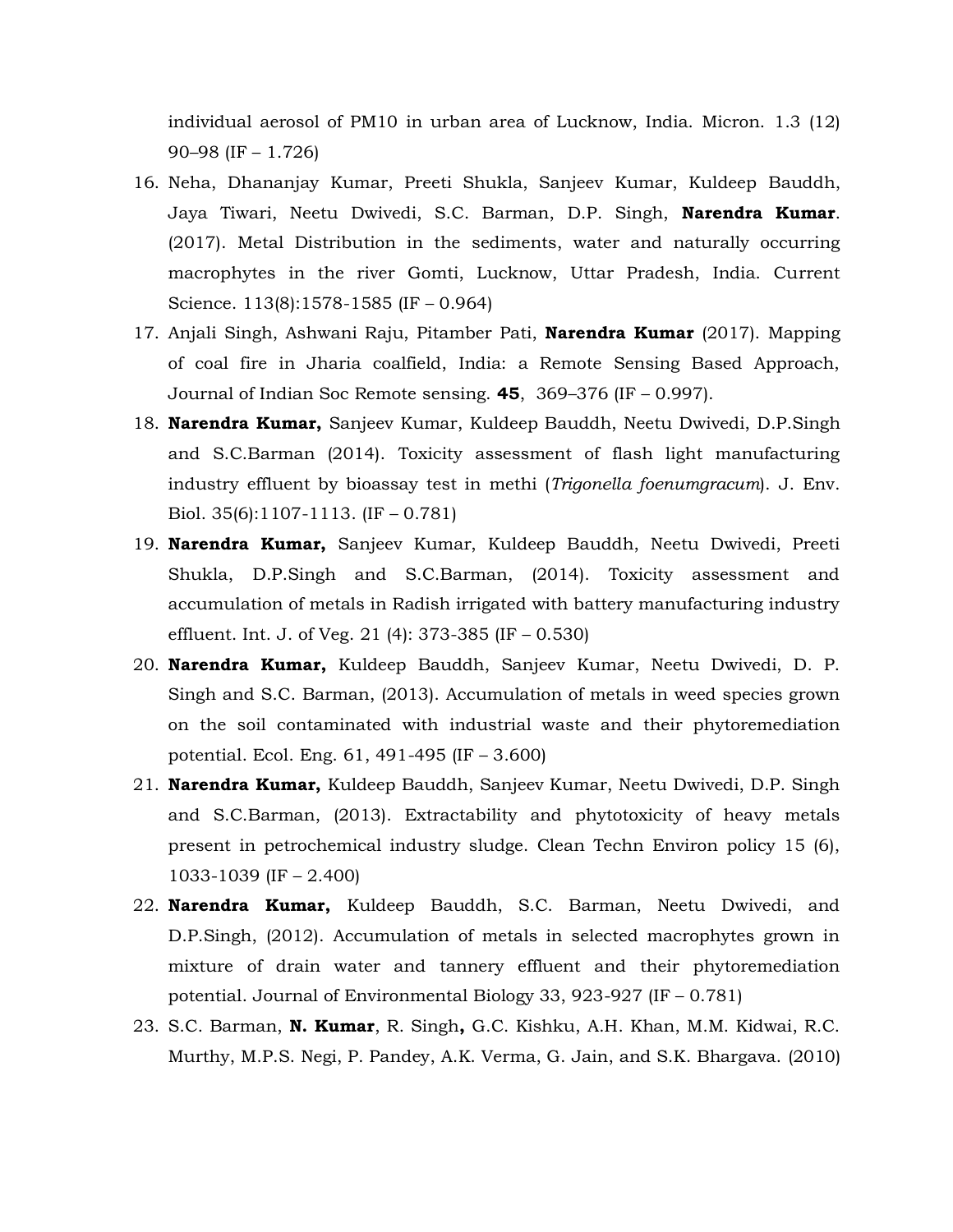Assessment of urban air pollution and it's probable health impact. Journal of Environmental Biology. 31(6) 913-920 (IF – 0.781)

- 24. Ramesh Singh**,** D.P. Singh, **Narendra Kumar,** S.K. Bhargava, and S.C. Barman. (2010) Accumulation and translocation of heavy metals in soil and plants from fly ash contaminated area*.* Journal of Environmental Biology. 31, 421-430 (IF – 0.781)
- 25. **Narendra Kumar,** Sanjeev Kumar, Kuldeep Bauddh, Neetu Dwivedi, Kunwar Anand Singh and D.P. Singh. (2009) Phytotoxicity of industrial effluent to *Raphanus sativus* L. and *Trigonella foenumgracum* L*.* J. Ecophys. Occup. Health. 9, 163-169. (UGC Care Listed)
- 26. **Narendra Kumar,** Kuldeep Bauddh, Ramesh Singh, S.C.Barman, D.P.Singh and S.K.Bhargava. (2009) Phytotoxicity of trace metals (Cu & Cd) to Gram *(Cicer orientinum)* and Mung *(Phaseolus mungo).* J. Ecophys. and Occup. Health. 9, 59-65(UGC Care Listed)
- 27. Ranjeev K Sahu, Shaswat Katiyar, Awadhesh K Yadav, **Narendra Kumar**, Jatin Srivastava (2008) Toxicity Assessment of Industrial Effluent by Bioassays; Clean – Soil Air Water, 36(5-6); 517-520 (IF – 1.580)
- 28. L.P. Srivastava, **Narendra Kumar**, K.P.Gupta, R.B.Raizada (2006) Status of HCH Residues in Indian Medicinal Plant Materials. Bull Environ Contam Toxicol 76 : 782-790 (IF – 1.04)

#### **National**

- 1. Poonam and **Narendra Kumar** (2018) Efficiency of sweet lemon (*Citrus limtta*) biochar adsorbent for removal of chromium from tannery effluent. Indian Journal of environmental protection, 38(3): 246-256.
- 2. Chandbibi, Poonam, Dhananjay Kumar and **Narendra Kumar** (2017) Ground Water Quality Evaluation in Rural Areas of Lucknow, Uttar Pradesh, India. Water and energy international. 60(9): 54-59
- 3. Sangeeta Anand, Sanjeev Kumar and **Narendra Kumar** (2017) Phytoremediation of inorganic and heavy metals through aquatic macrophytes from Flashlight manufacturing industry effluent, Geophytology 48(1): 29-40.
- 4. Sushil Kumar Bharti, Dhananjay Kumar, Sangeeta Anand, Poonam, S. C. Barman, **Narendra Kumar** (2017). Temporal variation and Trace metal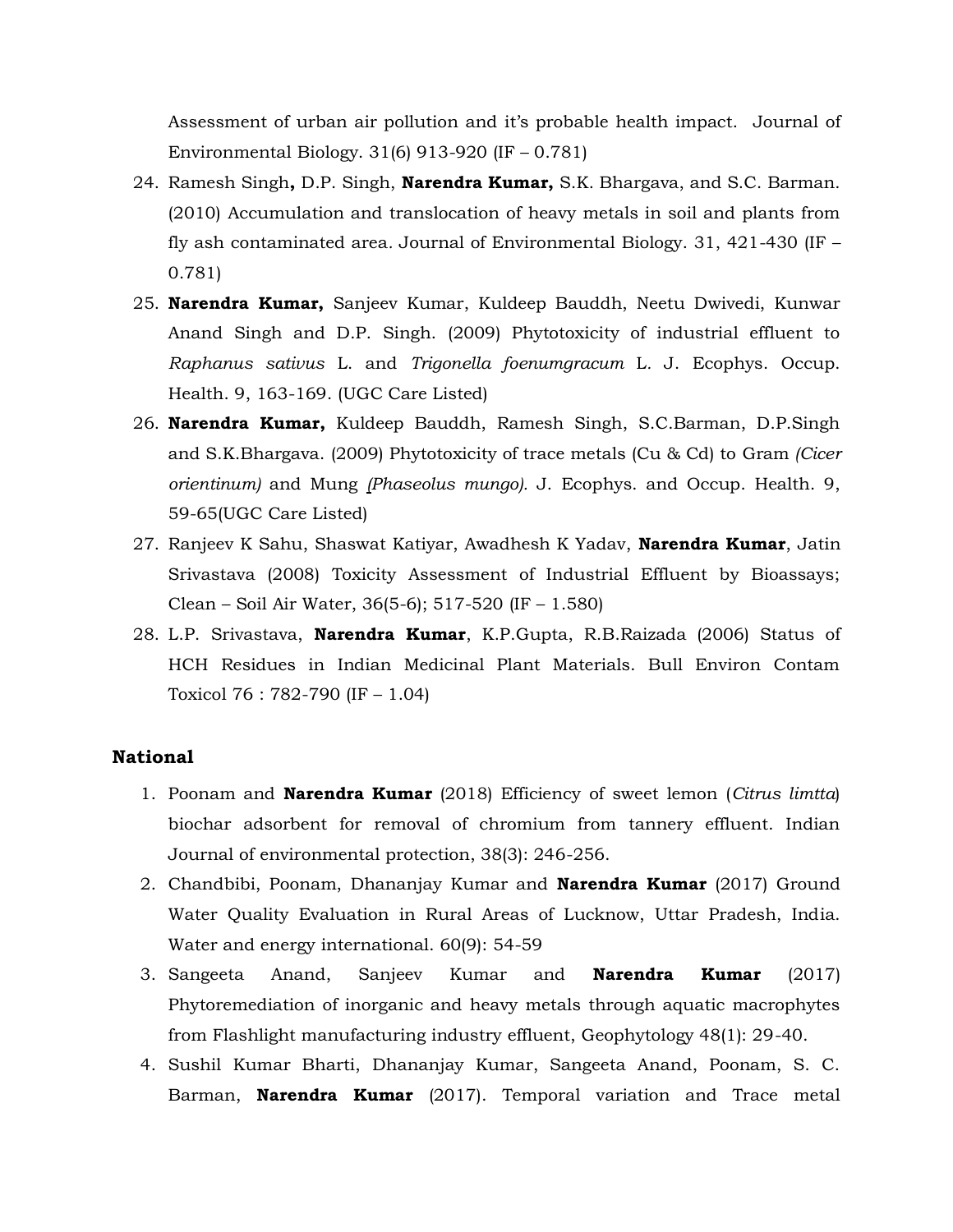characterization of particulate matter in ambient air of rural and urban areas of Lucknow, India. Climate Change and Environmental Sustainability. 5(1):75-82

- 5. Sushil Kumar Bharti, Dhananjay Kumar, Sangeeta Anand, Poonam, Shymal Chandra Barman, **Narendra Kumar (2017)**. Source apportionment of PM<sub>10</sub> & PM2.5 using Principal component analysis in urban area of Lucknow. International Journal of Environmental Science. 8(1/2)
- 6. Sangeeta Anand, Sushil Kumar Bharti, Dhananjay Kumar, **Narendra Kumar**  (2016). Phytoremediation of flashlight manufacturing effluent through aquatic macrophytes. International Journal of Science, Technology and Society. 2(1&2);67-73.
- 7. Anjali Verma, M. Yunus, **Narendra Kumar** (2016) Climate change and Disasters issues and concern of Proposed Sharda –Yamuna Link. International Journal of Science, Technology and Society 2(1&2):1-09.
- 8. Dhananjay Kumar and **Narendra Kumar** (2016). Tannery Effluent Toxicity Assessment on the Growth and Germination of *Phaseolus vulgaris* L. (Bean). International Journal of Green and Herbal Chemistry 5(2): 139-144.
- 9. **Narendra Kumar**, Poonam, Sanjeev Kumar, Singh D.P. (2015). Ground water quality evaluation at suburban areas of Lucknow, U.P.,India. International Journal of Environmental Sciences. 6(3):376-387.
- 10.Anjali Verma, **Narendra Kumar**. (2015). Inter Basin Water Transfer of Rivers from Sharda to Yamuna using Construction Techniques. Indian Journal of Applied Research. 5 (2), 252-254.
- 11.Anjali Verma, **Narendra Kumar**. (2015). Interlinking of rivers in India: Proposed Sharda- Yamuna Link. IOSR Journal of Environmental Science, Toxicology and Food Technology. 9 (2), 28-35.
- 12.Anjali Verma, **Narendra Kumar**. (2014). Role of proposed inter -basin water transfer projects in drought and flood management. International Journal of Current Research. 6(7):7356-7357

#### **Book Chapters**

1. Sanjeev Kumar, Nisha Kumari, Susmita Karmakar, Ankit, Ritu Singh, Monalisha Behera, Anita Rani, and **Narendra Kumar** (2020). Advances in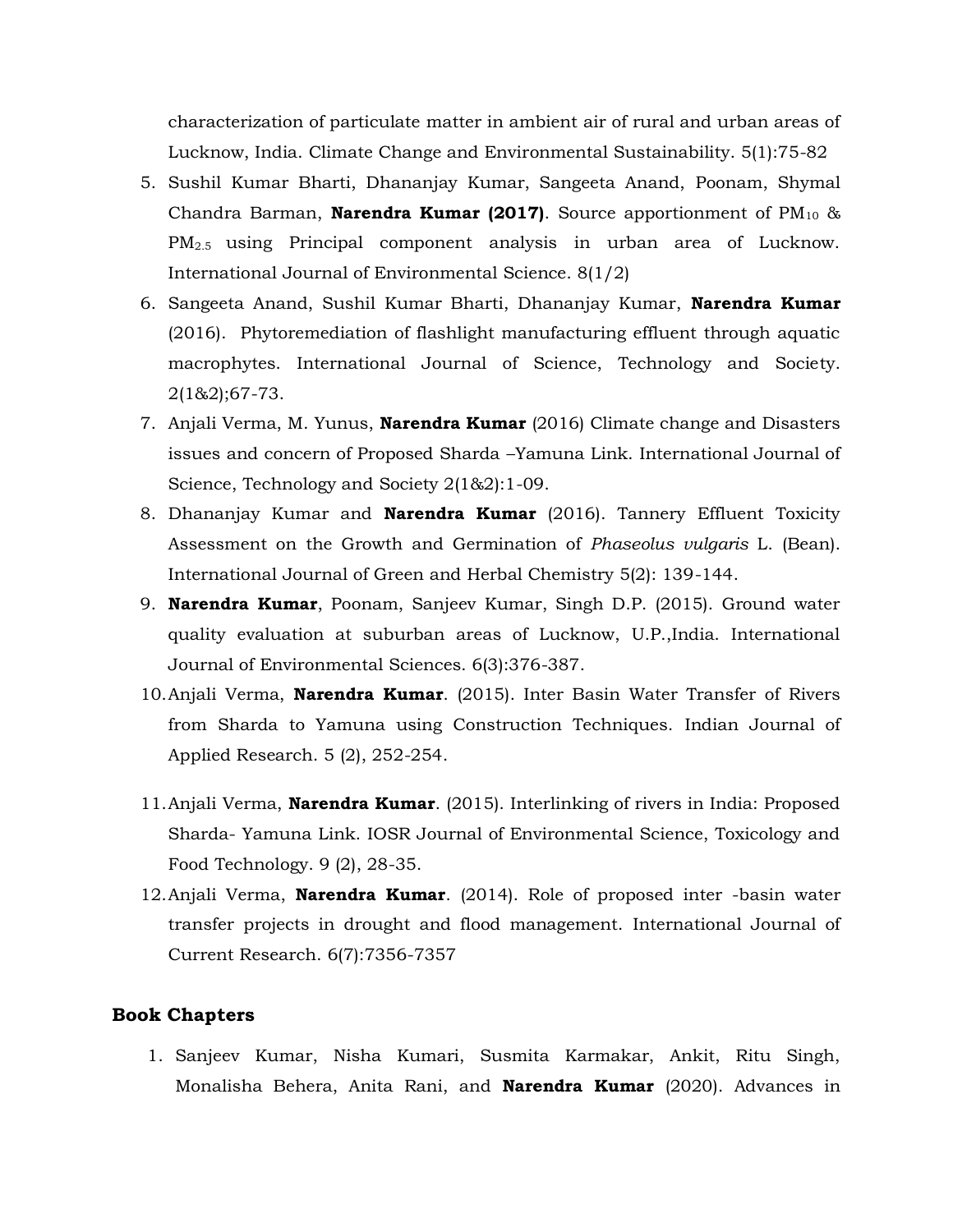Plant-Microbe-based remediation approaches for environmental cleanup. In R.N. Bhargava (eds.) Emerging eco-friendly green technologies for wastewater treatment, Microorganism for sustainability. 103-128. Springer Singapore.

- 2. Sushil K Bharti, S C Barman, **Narendra Kumar** (2020) Organochlorine pesticides (OCPs) in Atmospheric particulate Matter: Sources and effects (2019) In Shukla and Kumar(eds) *Environmental Concerns and Sustainable Development Volume 1: Air, Water and Energy Resources*. 97-111. Springer Nature Germany
- 3. Jaya Tiwari Dubey, V Subramaniam and **Narendra Kumar** and Anjali Verma (2020) Policy Interventions in achieving water security in India. In Shukla and Kumar (eds) *Environmental Concerns and Sustainable Development Volume 1: Air, Water and Energy Resources*. 257-274. Springer Nature Germany
- 4. **Narendra Kumar** and Anjali Verma (2020) Inter-basin water transfer and policy of water resource Management. In Shukla and Kumar (eds) *Environmental Concerns and Sustainable Development Volume 1: Air, Water and Energy Resources*. 275-291. Springer Nature Germany
- 5. Poonam and **Narendra Kumar** (2019) Natural and artificial soil amendments for the efficient phytoremediation of contaminated soil. In Arora and Kumar (eds) *Phyto and Rhizo Remediation: Microorganism for sustainability*.1-32. Springer Nature Germany
- 6. Sangeet Anand, Sushil K Bharti, Sanjeev Kumar S C Barman and **Narendra Kumar** (2019) Phytoremediation of heavy metals and pesticides present in water using aquatic macrophytes (2019). In Arora and Kumar (eds) *Phyto and Rhizo Remediation: Microorganism for sustainability.* 89-119. Springer Nature Germany
- 7. Dhananjay Kumar, Sangeeta Anand, Poonam, Jaya Tiwari, GC Kisku, **Narendra Kumar**, (2019). Removal of Inorganic and Organic Contaminants from Terrestrial and Aquatic Ecosystem through Phytoremediation and Biosorption. In Sobti et al. (eds.) *Environmental Biotechnology: For Sustainable future*. Springer Nature Singapore 45-71.
- 8. Sanjeev Kumar, Mahesh Kumar, Ritu Singh, Dhananjay Kumar, Ravindra Prasad, Ankit, Anita Rani, and **Narendra Kumar** (2018) Plant–Microbe Symbiosis A Synergistic Approach for Heavy-Metal Bioremediation. In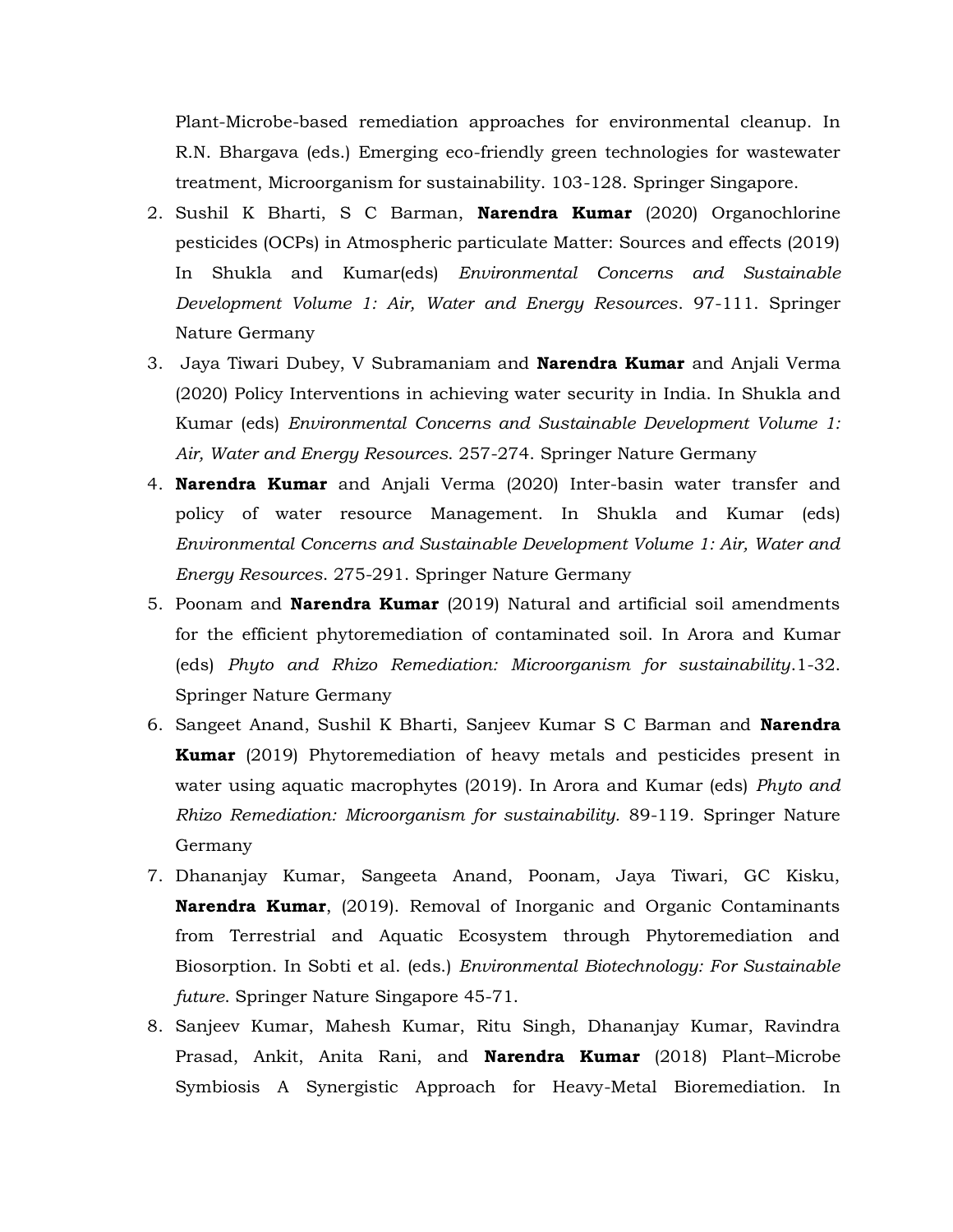Bhargava (eds) Recent Advances in Environmental Management. CRC Press Taylor & Francis Group 299-216.

- 9. Dhananjay Kumar, Sanjeev Kumar, **Narendra Kumar** (2018) Common Weeds as Potential Tools for In Situ Phytoremediation and Eco- Restoration of Industrially Polluted Site. In: Chandra et al. (eds) *Phytoremediation of Environmental Pollutants*. CRC Press Taylor & Francis Group. 271-284.
- 10. Dhananjay Kumar, Sanjeev Kumar, Vertika Shukla, **Narendra Kumar** (2017) Adaptation Strategies of Plants Against Common Inorganic Pollutants and Metals. In: Shukla et al. (eds) *Plant Adaptation Strategies in Changing Environment*, Springer Nature Singapore 315-328.
- 11. Vertika Shukla, Ankita Asati, Devendra K Patel, Manoj Semwal, **Narendra Kumar** and Dalip K Upreti (2017) Metabolic Profiling And Its Plausible Environmental Significance In A Common Himalayan Lichen. . In: Shukla et al. (eds) *Plant Adaptation Strategies in Changing Environment*, Springer Nature Singapore 235-251.
- 12. Poonam, Shamshad Ahmad, **Narendra Kumar**, Paromita Chakraborty and Rich Kothari (2017) Plant Growth Under Stress Condition: Boon or Bane. . In: Shukla et al. (eds) *Plant Adaptation Strategies in Changing Environment*, Springer Nature Singapore. 253-289
- 13. Ravindra Prasad, Sanjeev Kumar, Anuj Kumar Yadav, Shailendra Kumar, Mahesh Kumar, Ritu Singh and **Narendra Kumar** (2017) Impacts Of Climate Change On Agriculture: Adaptation, Mitigation And Environmental Policy. . In: Shukla et al. (eds) *Plant Adaptation Strategies in Changing Environment*, Springer Nature Singapore. 329-345.
- 14. Dhananjay Kumar, Poonam, Kuldeep Bauddh, Jaya Tiwari, D. P. Singh and **Narendra Kumar** (2017), *Ricinus Communis*: An ecological engineer and a biofuel resource. In: Bauddh et al. (eds) *Phytoremediation Potential of Bioenergy Plants*. Springer Singapore, 139-167
- 15. Sangeeta Anand, Sushil Kumar Bharti, Neetu Dviwedi, S.C. Barman and **Narendra Kumar** (2017), Macrophytes for the reclamation of degraded water bodies with potential for bio-energy production. In: Bauddh et al. (eds) *Phytoremediation Potential of Bioenergy Plants*. Springer Singapore, 139-167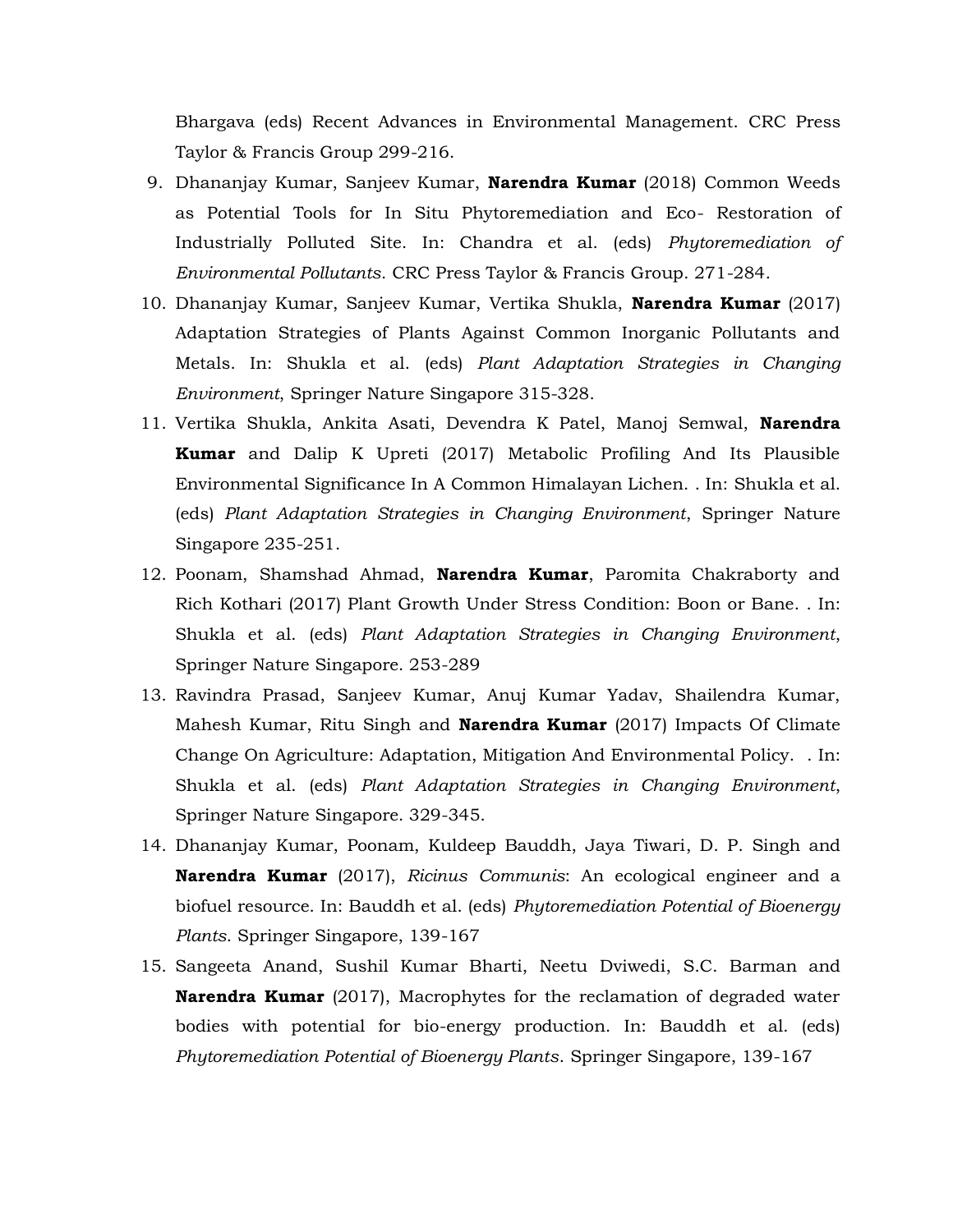- 16. Jaya Tiwari, Atul Kumar and **Narendra Kumar** (2017), Phytoremediation potential of industrially important and biofuel plants: *Azadirachta indica* and *Acacia nilotica*. In: Bauddh et al. (eds) *Phytoremediation Potential of Bioenergy Plants*. Springer Singapore, 211-254.
- 17. Dhananjay Kumar, D. P. Singh, S. C. Barman and **Narendra Kumar** (2016), Heavy metal and their regulation in plant system: An overview. In: Singh et al. (eds.), *Plant Responses to Xenobiotics*, Springer Singapore, 19-38.
- 18. Dhananjay Kumar and **Narendra Kumar** (2016), Impact of Organic Farming on Livelihood of Dalits of Lucknow Region of Uttar Pradesh. In: Sobti et al. (eds) *The Contribution of Babasaheb Ambedkar for Development of Modern India*, Excel India Pub. 200-206
- 19. Dhananjay Kumar and **Narendra Kumar** (2016), Phytoremediation of Heavy Metal Pollutants from Wastewater Environment using Aquatic Macrophytes. In: Bhargava and Saxena (eds) *Bioremediation of Industrial Pollutants*, Write and Print Pub. 332-351
- 20. Komal Sharma and **Narendra Kumar** (2016), Accessibility of safe drinking water: A case study of Lucknow District. Sobti et al. (eds) *The Contribution of Babasaheb Ambedkar for Development of Modern India*, Excel India Pub. 213- 230.

### **Authored Books:** None

### **Edited Books**

- 1. **Narendra Kumar** and Vertika Shukla **(Editors)** (2021): Persistent Organic Pollutants in The Environment: Origin and Role, CRC Press. ISBN: 9780367512880.
- 2. Vertika Shukla and **Narendra Kumar (Editors)** (2020) Environmental Concerns and Sustainable Development Volume 1: Air, Water and Energy Resources. Springer Nature, Germany. ISBN 978-981-13-5888-3
- 3. Vertika Shukla and **Narendra Kumar (Editors)** (2020) Environmental Concerns and Sustainable Development Volume 2: Biodiversity, Soil and Waste Management. Springer Nature, Germany. ISBN 978-981-13-6357-3.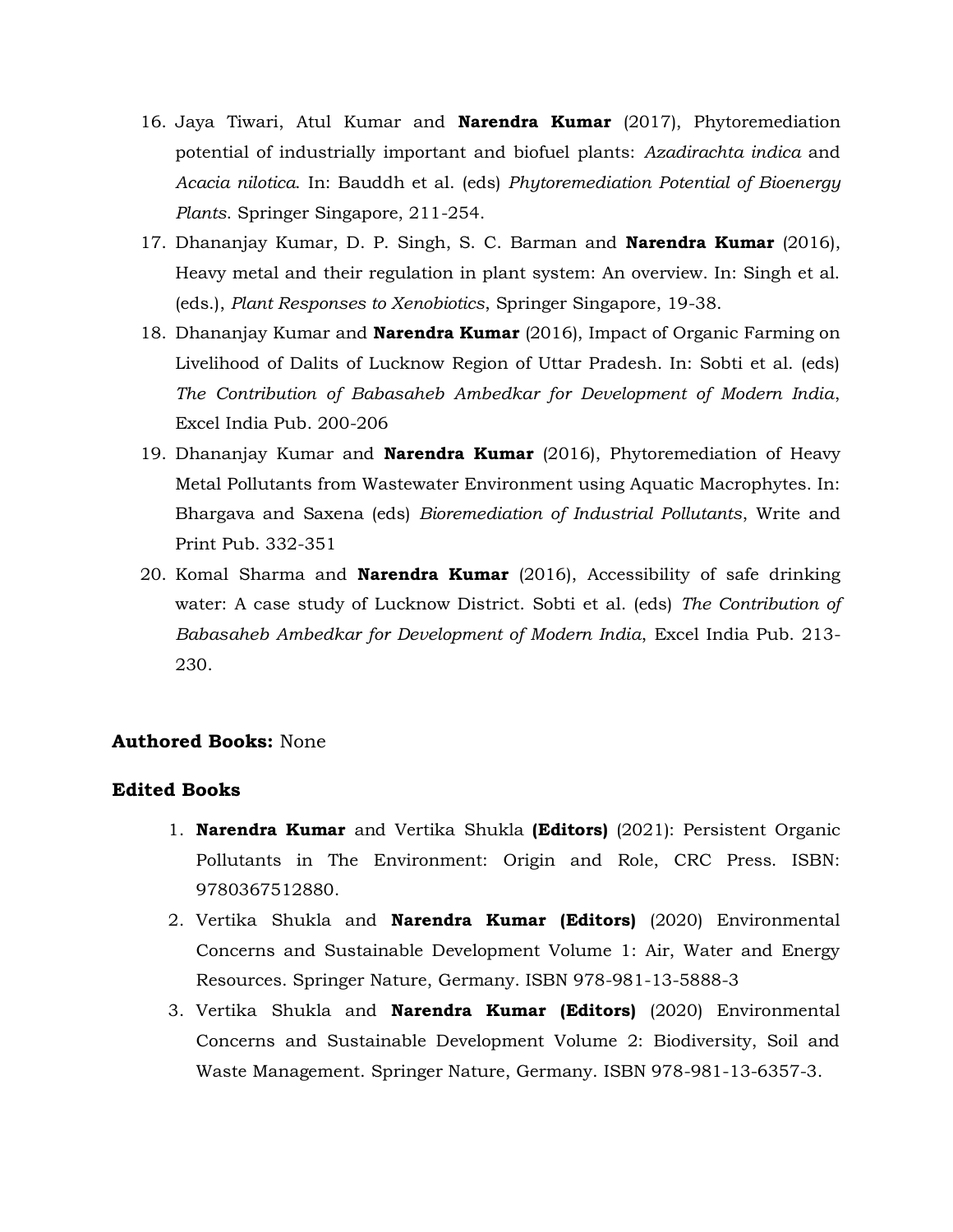- 4. Naveen Kumar Arora and **Narendra Kumar (Editors)** (2019) Phyto and rhizo remediation. Springer Nature, Germany. ISBN 978-981-32-9663-3
- 5. Vertika Shukla, Sanjeev Kumar and **Narendra Kumar (Editors)** (2017) Plant adaptation strategies in changing environment. Springer Nature, Singapore. ISBN 978-98110-6743-3

# **Patents:** None

# **Research Supervision:**

|                        | Completed | )ngoing |
|------------------------|-----------|---------|
| <b>PG Dissertation</b> |           |         |
| Ph.D                   |           |         |

# **Honors, Recognition and Awards:**

 $\checkmark$  Awarded for publishing research work in the journals with high impact factor in the 2013-2014 by the Vice-chancellor, Babasaheb Bhimrao Ambedkar University, Lucknow, India

# **Membership of Professional Bodies**

- $\checkmark$  Member, Board of Management, Babasaheb Bhimrao Ambedkar University, Lucknow, India
- $\checkmark$  Member, Academic Council, Babasaheb Bhimrao Ambedkar University, Lucknow, India
- $\checkmark$  Member, Extra Moral Studies Organization, Babasaheb Bhimrao Ambedkar University, Lucknow, India
- $\checkmark$  Member, Media Cell, Babasaheb Bhimrao Ambedkar University, Lucknow, India
- $\checkmark$  Member, Placement Cell, Babasaheb Bhimrao Ambedkar University, Lucknow, India
- $\checkmark$  Member, School Board, School of Environmental Sciences, Babasaheb Bhimrao Ambedkar University, Lucknow, India
- $\checkmark$  Member, Board of Post-graduate Studies, Babasaheb Bhimrao Ambedkar University, Lucknow, India
- $\checkmark$  Member, Internal Quality Assurance Cell, Department of Environmental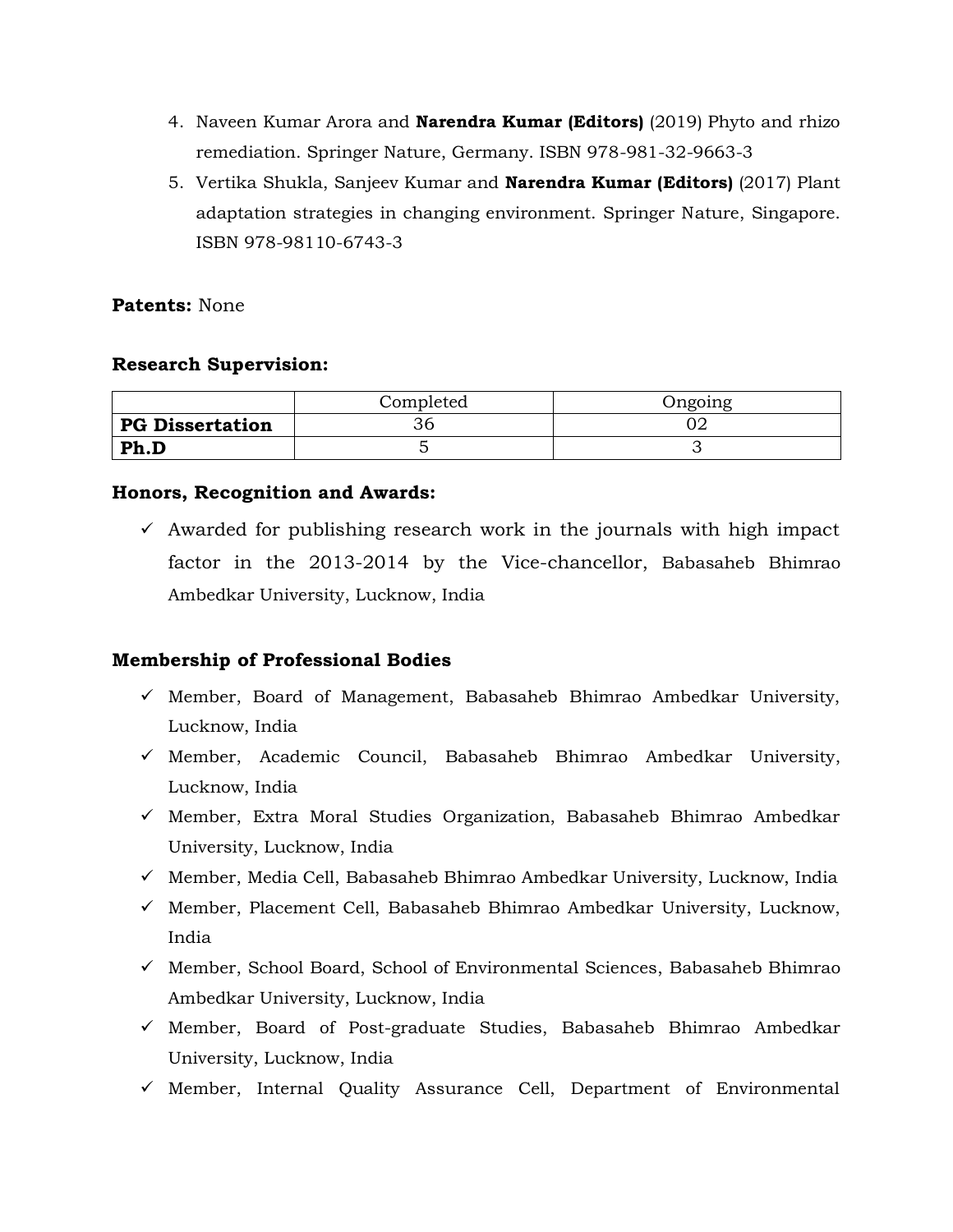Science, Babasaheb Bhimrao Ambedkar University, Lucknow, India

- $\checkmark$  Life member, Professor H.S.Srivastava Foundation for Science and Society, Lucknow, India
- $\checkmark$  Member Admission Committee, Babasaheb Bhimrao Ambedkar University, Lucknow, India
- $\checkmark$  Life member-International Society for Environmental Botanist, CSIR-National Botanical Research Institute, Lucknow 226001, INIDA

# **Seminar/Conference/Symposia/Workshops Organized:**

- **Organizing secretary**, in national conference "**Climate change and sustainable development: Emerging Issues and Mitigation Strategies**" proposed to be held on 23-24 November, 2015 at Babasaheb Bhimrao Ambedkar University, Lucknow.
- **Organizing secretary** in national conference on "Gomti Yatra and National Seminar on Rejuvenation of River Gomti: Past, Present and Future (GY&NSRRG-2015)" held on 14th-16th March, 2015 at Babasaheb Bhimrao Ambedkar University, Lucknow.

# **Countries Visited: None**

# **Invited Lectures/Talks/Chair/Co-Chair in Seminar/Conference/Symposia /Workshops:**

| S. | Title of the   | Title of                  | Organised by           | Whether     |
|----|----------------|---------------------------|------------------------|-------------|
| No | Lecture        | <b>Conference/Seminar</b> |                        | Internation |
|    | /Academic      | etc.                      |                        | al/national |
|    | <b>Session</b> |                           |                        |             |
| 1  | Application of | National Conference       | Department of Applied  | National    |
|    | mathematical   | on Mathematical           | Mathematics, School of |             |
|    | models in      | techniques in             | Physical sciences,     |             |
|    | environmental  | engineering and           | B.B.A.University,      |             |
|    | quality        | technology                | Lucknow.               |             |
|    | assessment     |                           | 30-31, March 2016      |             |
|    |                |                           |                        |             |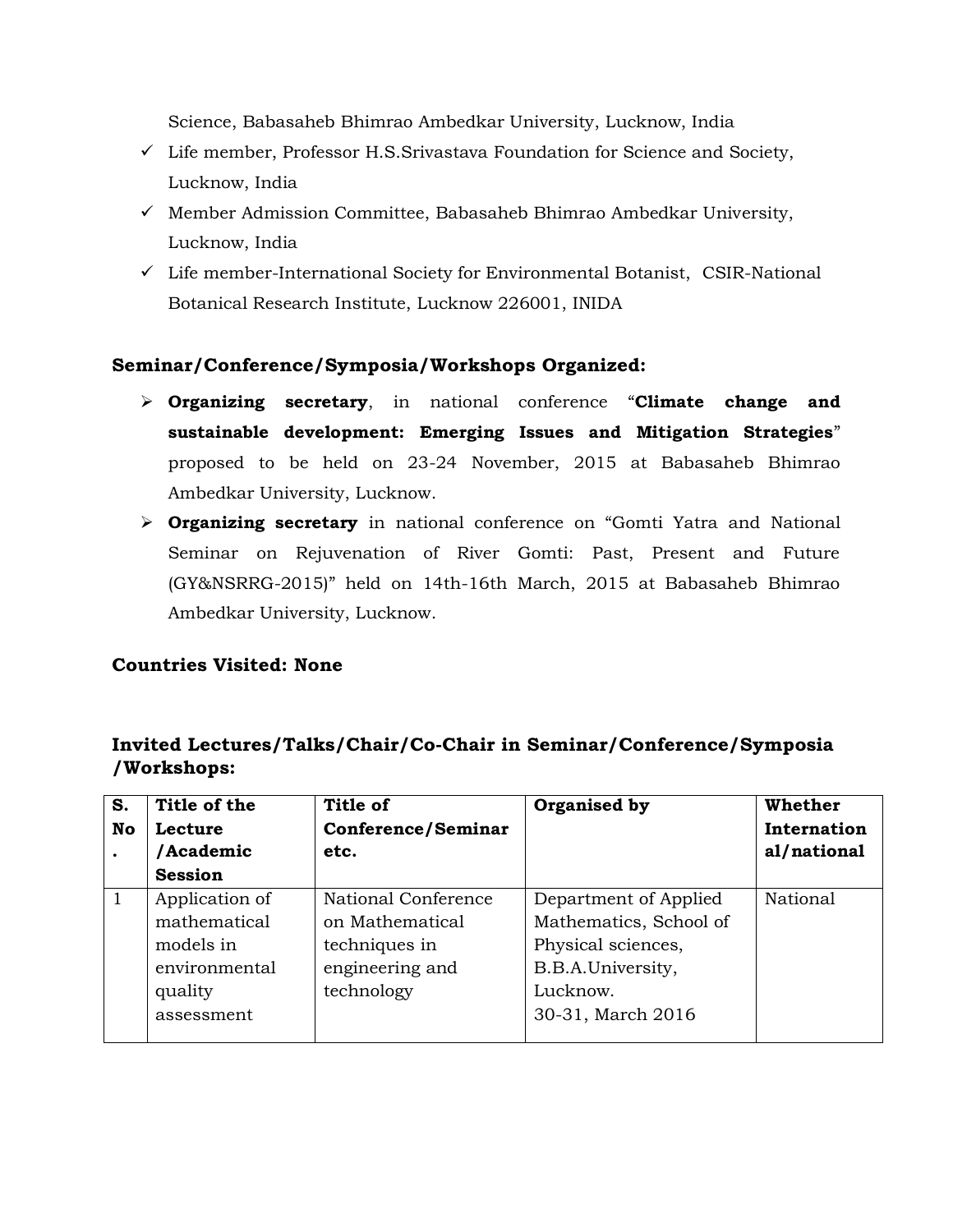| $\overline{2}$ | Cost Benefit       | <b>Emerging Economies</b>   | Sri Aurobindo College,                   | National      |
|----------------|--------------------|-----------------------------|------------------------------------------|---------------|
|                | Analysis of        | and Challenges to           | University of Delhi, New                 |               |
|                | Interlinking of    | Sustainability towards      | Delhi.                                   |               |
|                | <b>Rivers</b>      | Developing Nation           | 29-30 March, 2016                        |               |
|                |                    |                             |                                          |               |
| 3              | Role of women in   | Visualization of Dr.        | Committee of Basic                       | National      |
|                | environmental      | Ambedkar for                | Facilities for women,                    |               |
|                | movements          | empowerment of              | B.B.A. University,                       |               |
|                |                    | women in India:             | Lucknow.                                 |               |
|                |                    | <b>Issues and Prospects</b> | 08-09, March 2016                        |               |
| 4              | Dr. Ambedkar's     | Dr. Ambedkar's Global       | Department of Political                  | International |
|                | Global Vision:     | Vision: The emerging        | science B.B.A.University,                |               |
|                | Development and    | knowledge society in        | Lucknow.                                 |               |
|                | Environmental      | $21$ <sup>st</sup> century  | 07-09, March 2016                        |               |
|                | Concern            |                             |                                          |               |
| 5              | Challenges before  | Changing paradigm of        | School of Management                     | International |
|                | sustainable        | management practices        | studies,                                 |               |
|                | development in     | for sustainable             | B.B.A.University,                        |               |
|                | the era of climate | development                 | Lucknow.                                 |               |
|                | change             |                             | 05-06, March 2016                        |               |
|                |                    |                             |                                          |               |
| 6              | Data Integration   | <b>Information Security</b> | Department of                            | National      |
|                | and its validation | Challenges                  | <b>Information Technology</b>            |               |
|                | in environmental   |                             | B.B.A.University,                        |               |
|                | Monitoring         |                             | Lucknow.                                 |               |
| $\mathbf 7$    | Sustainable        | Globalisation,              | 24, Feb 2016<br>Department of Sociology, | International |
|                | Development:       | Environment and             | B.B.A.University,                        |               |
|                | Issues and         | Social Justice:             | Lucknow.                                 |               |
|                | Challenges         | Perspectives, Issues        | 15-16, Feb 2016                          |               |
|                |                    | and Concerns                |                                          |               |
|                |                    |                             |                                          |               |
| 8              | Career             | Emerging Prospects          | Deptt. Of Industrial                     | National      |
|                | Opportunities      | Applied<br>of               | Microbiology,<br><b>DBPG</b>             |               |
|                | in the Field of    | <b>Biosciences</b><br>in    | College,                                 |               |
|                | Applied            | Present Scenario            | Bachharanwa,                             |               |
|                | <b>Biosciences</b> |                             | Raibareli, U.P.                          |               |
|                |                    |                             | 15th Oct, 2015                           |               |
| 9              | Characterization   | 3rd Lucknow science         | B.B.A.U., Lucknow                        | National      |
|                | of Particulate     | Congress and National       |                                          |               |
|                | Matter at Urban    | Conference on               | 31- Oct to 2 <sup>nd</sup> Nov, 2015     |               |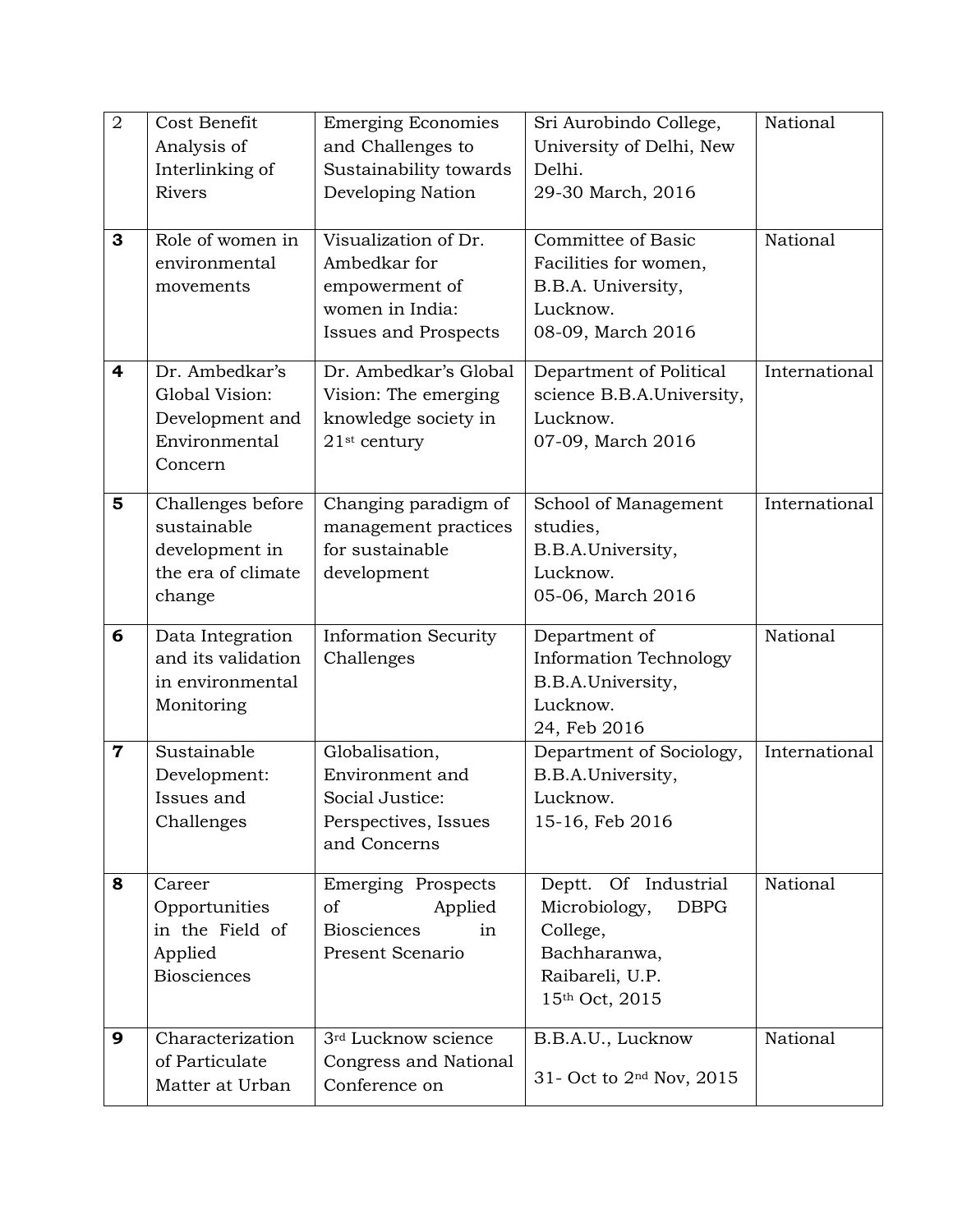|    | Areas of<br>Lucknow, India                                                    | (Science for Society-An<br>Interdisciplinary<br>Approach)                                                                                                                  |                                                                                                                                           |               |
|----|-------------------------------------------------------------------------------|----------------------------------------------------------------------------------------------------------------------------------------------------------------------------|-------------------------------------------------------------------------------------------------------------------------------------------|---------------|
| 10 | Organic farming:<br>A Boon for Food<br>security and<br>Livelihood             | Innovation in Animal<br>Sciences for Food<br>Security, Health<br>Security and<br>Livelihood                                                                                | Babasaheb Bhimrao<br>Ambedkar University and<br>Zoological Society of<br>India<br>29-31 Oct, 2015                                         | International |
| 11 | Equitable access<br>to natural<br>resources: Issues<br>and Challenges         | Privatization of<br>Education and social<br>justice in India                                                                                                               | Department of Sociology,<br>B.B.A.University,<br>Lucknow.<br>16-17, Nov. 2015                                                             | National      |
| 12 | Biomedical<br>Waste<br>Management                                             | National<br>Seminar<br>on Waste Disposal<br>Crisis: Issue and<br>Challenges                                                                                                | P.G.<br>Armapore<br>College, Kanpur<br>March 29-30th, 2015                                                                                | National      |
| 13 | Role of<br>Computational<br>Models in<br>environmental<br>science             | Modelling and<br>computing                                                                                                                                                 | Department of Computer<br>Science, School of<br>Information Science &<br>Technology,<br>B.B.A.University,<br>Lucknow.<br>10-11, Jul. 2014 | International |
| 14 | Heavy<br>metal<br>Estimation<br>in <sub>1</sub><br>Indian<br>some<br>material | Environmental<br>Constraints,<br>Conservation<br>and<br>medicinal plants Resource Development Dehradun<br>of medicinal plants for<br>health<br>and<br>societal<br>benefits | School of Environment<br>and Natural Resources,<br>Doon<br>University,<br>21st-23rd March, 2014                                           | National      |
| 15 | Disaster<br>Management                                                        | Mainstreaming<br>Climate<br>Change<br>Adaptation & Disaster<br><b>Risk Reduction</b>                                                                                       | Department<br>of<br>Environmental<br>Science<br>B. B. A. University, Lko.<br>7 <sup>th</sup> March 2014                                   | National      |
| 16 | Practical<br>Approach towards<br>sustainable                                  | Environmental<br>Technology<br>and<br>Sustainable<br>Development:                                                                                                          | Department<br>of<br>Environmental<br>Science<br>B. B. A. University, Lko.                                                                 | International |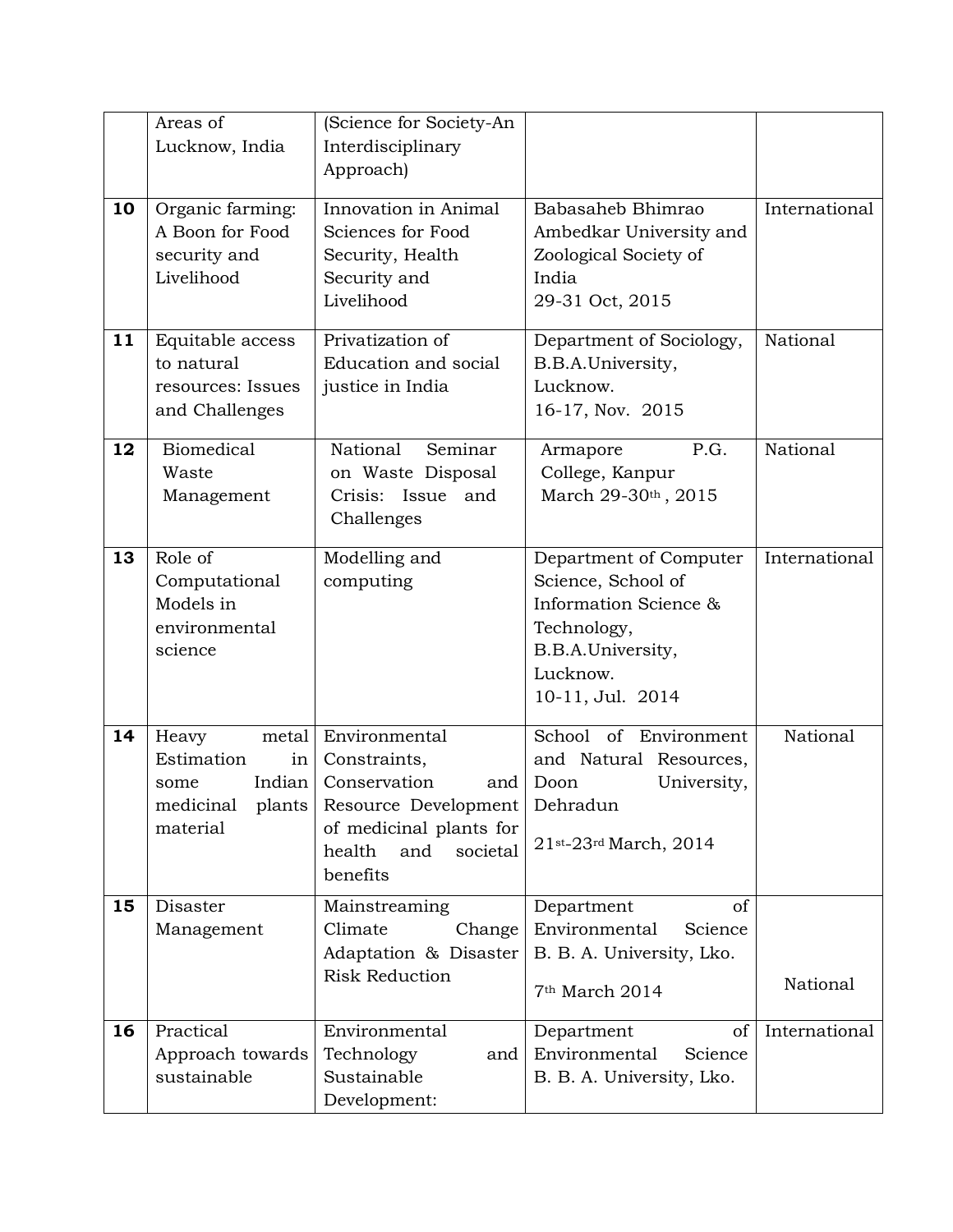|    | Development                                                                                          | $\&$<br>Challenges                                                                                                   |                                                                                                                            |               |
|----|------------------------------------------------------------------------------------------------------|----------------------------------------------------------------------------------------------------------------------|----------------------------------------------------------------------------------------------------------------------------|---------------|
|    |                                                                                                      | Remedies                                                                                                             | 21st-23rd Feb 2014                                                                                                         |               |
| 17 | Ground<br>water<br>Contamination<br>due to fluoride in<br>periurban<br>areas<br>of Lucknow.          | Scientific<br>and<br>Technological<br>Advancements:<br>Social<br>Health<br>Issues<br>and<br>Concerns                 | School of Home Science,<br>B. B. A. University, Lko<br>18 <sup>th</sup> -19 <sup>th</sup> Feb, 2014                        | International |
| 18 | Role<br>of<br>nanotechnology<br>water<br>1n<br>treatment                                             | International<br>Conference<br>on<br>nanoscience<br>and<br>Nanotechnology                                            | Department of Applied<br>Physics,<br>School<br>for<br>Physical Sciences B. B.<br>A. University, Lko<br>18th -20th Nov 2013 | International |
| 19 | Disaster<br>Management<br>Perspective                                                                | Uttarakhand Disaster:<br>Contemporary<br>Issues<br>of Climate Change and<br>Development<br>with<br>holistic approach | Sri<br>Dev<br>Suman<br>Uttarkhand<br>University,<br>Badshahithaul,<br>Tehri<br>Garhwal, Uttarakhand<br>25th -27th Oct 2013 | National      |
| 20 | Environmental<br>education<br>at<br>Primary,<br>secondary<br>and<br>tertiary level                   | Environment,<br>Education & Society                                                                                  | of<br>Department<br>Environmental<br>Science<br>B. B. A. University, Lko<br>5 <sup>th</sup> June 2013                      | National      |
| 21 | Applicapability of<br>Mathmatical<br>models<br>the<br>in<br>field<br>of<br>Environmental<br>Sciences | Mathmatical Modelling<br>and<br>Numerical<br>Simulation                                                              | Department of Applied<br>Mathmatics, B.<br><b>B.</b><br>A.<br>University, Lko<br>01st-03rd Jan 2013                        | International |
| 22 | Biodiversity<br>Conservation                                                                         | <b>Invited Talk</b>                                                                                                  | Mishri<br>Shital<br>Lal<br>Prasad<br>Sarvoday<br>Mahavidyalay,<br>Barabanki, U.P.<br>24/11/2012                            | Regional      |
| 23 | Biogeochemic<br>al Cycle                                                                             | Invited Talk                                                                                                         | Shital<br>Mishri<br>Lal<br>Prasad<br>Sarvoday<br>Mahavidyalay,<br>Barabanki,<br>U.P.                                       | Regional      |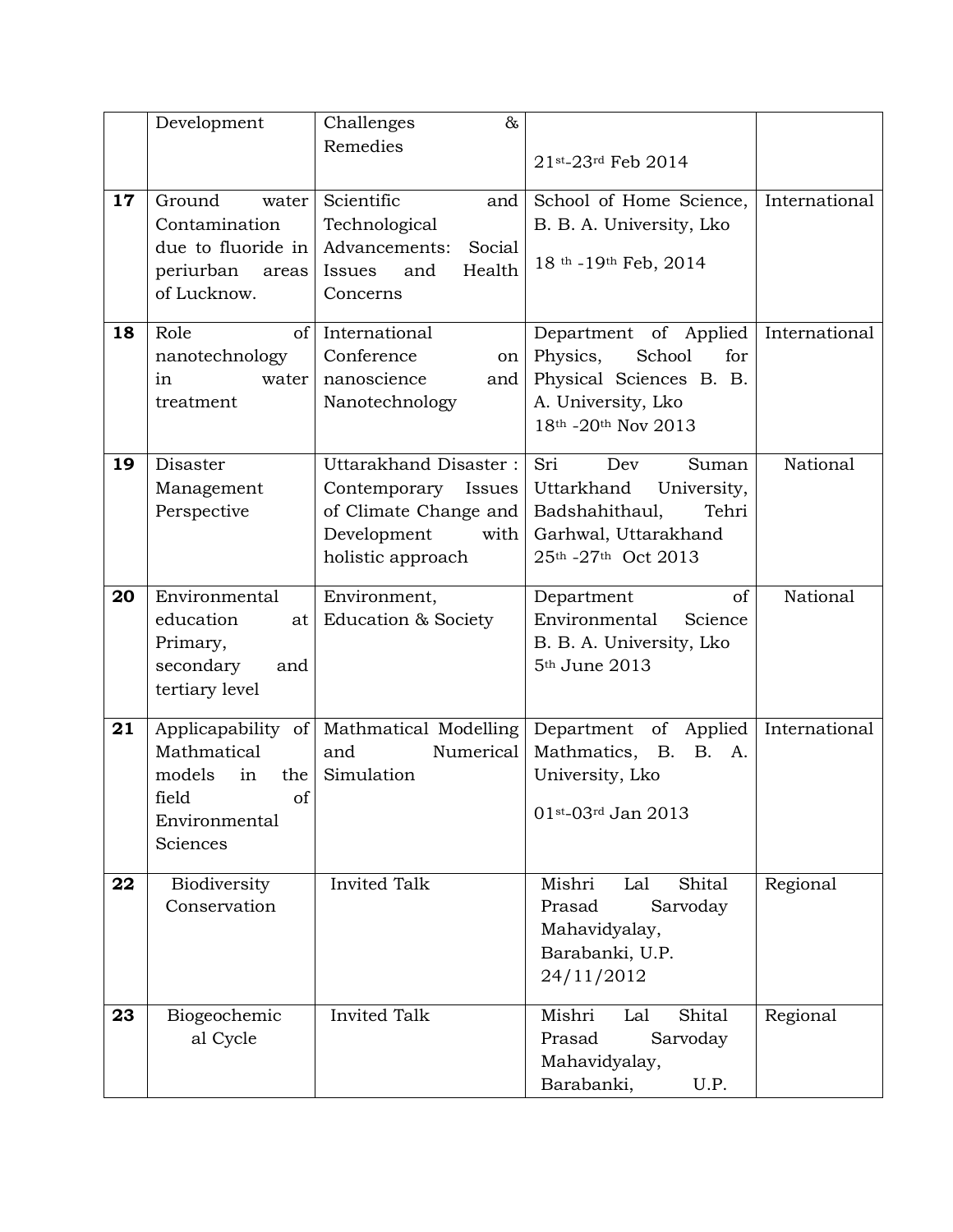|    |                                                                |                                     | 20/10/2012                                                                                          |          |
|----|----------------------------------------------------------------|-------------------------------------|-----------------------------------------------------------------------------------------------------|----------|
| 24 | Air Pollution:<br>causes,<br>consequence<br>and control        | <b>Remedial Classes</b>             | Remedial<br><b>UGC</b><br>V.B.S.<br>Coaching,<br>Purvanchal<br>University, Jaunpur<br>30/09/2012    | National |
| 25 | Ecological<br>Indicators                                       | <b>Remedial Classes</b>             | Remedial<br><b>UGC</b><br>Coaching,<br>V.B.S.Purvanchal<br>University, Jaunpur<br>29/09/2012        | National |
| 26 | Ecological<br>Pyramids                                         | <b>Invited Talk</b>                 | Mishri<br>Shital<br>Lal<br>Sarvoday<br>Prasad<br>Mahavidyalay,<br>U.P.<br>Barabanki,<br>15/09/2012  | Regional |
| 27 | Air Pollution;<br>Causes,<br>consequence<br>and control        | <b>Invited Talk</b>                 | Mishri<br>Shital<br>Lal<br>Prasad<br>Sarvoday<br>Mahavidyalay,<br>U.P.<br>Barabanki,<br>11/08/2012  | Regional |
| 28 | Ozone Layer<br>Depletion                                       | <b>Invited Talk</b>                 | Mishri<br>Shital<br>Lal<br>Sarvoday<br>Prasad<br>Mahavidyalay,<br>Barabanki, U.P.<br>04/08/2012     | Regional |
| 29 | Global<br>Warming                                              | <b>Invited Talk</b>                 | Mishri<br>Lal<br>Shital<br>Prasad<br>Sarvoday<br>Mahavidyalay,<br>Barabanki,<br>U.P.<br>28/07/2012  | Regional |
| 30 | $PM_{10}$ :<br>Monitoring<br>and Probable<br>Health<br>Impacts | National<br>Science<br>Day Function | Institute<br>of<br><b>Biosciences</b><br>and<br>Biotechnology,<br>C.S.J.M.U., Kanpur.<br>28/02/2011 | National |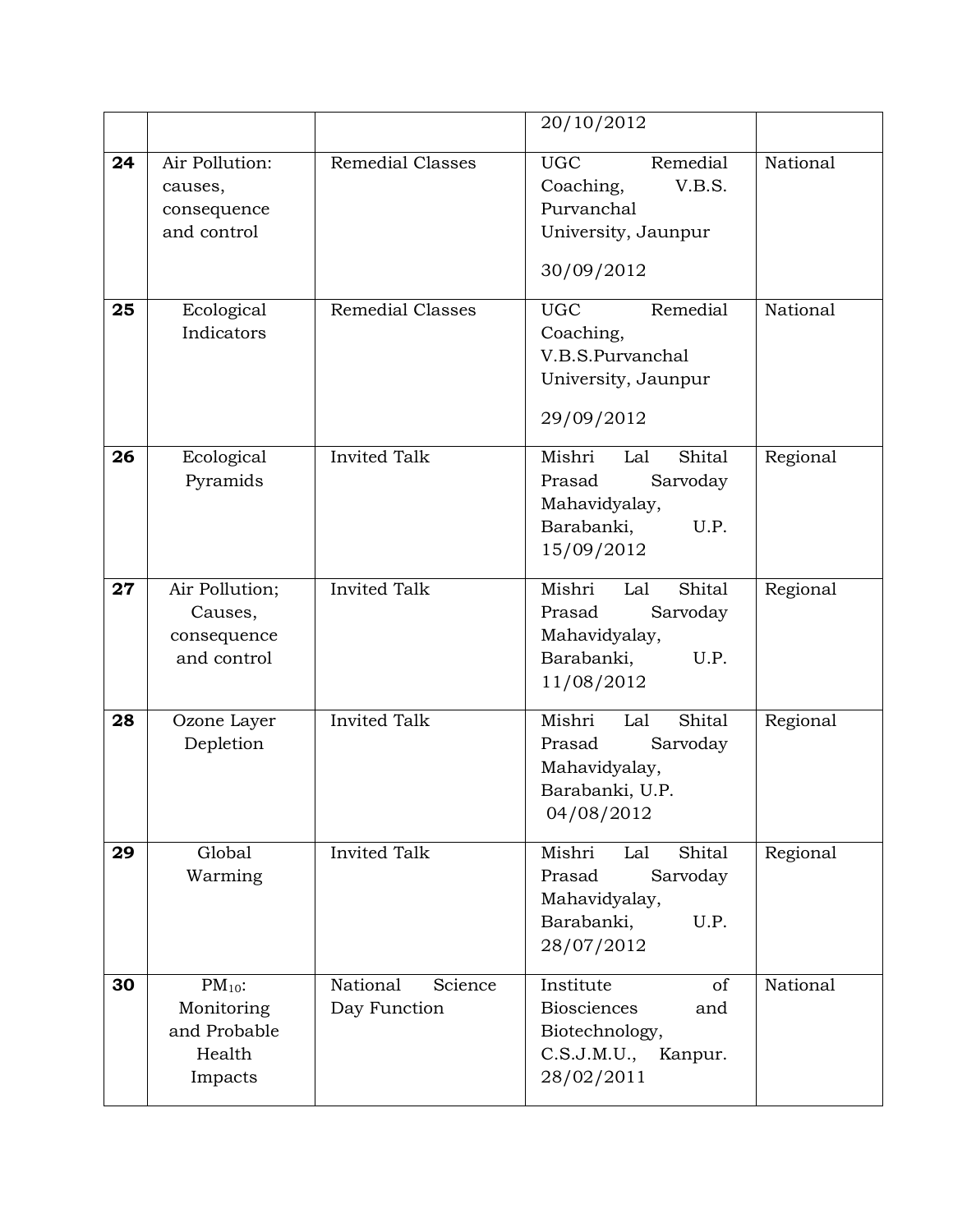| 31 | Occupational<br>Health<br>Hazards                                                       | Environment<br>Day<br>Celebration                                                        | of<br>Institute<br><b>Biosciences</b><br>and<br>Biotechnology,                                                                                       | National      |
|----|-----------------------------------------------------------------------------------------|------------------------------------------------------------------------------------------|------------------------------------------------------------------------------------------------------------------------------------------------------|---------------|
|    |                                                                                         |                                                                                          | C.S.J.M.U.,<br>Kanpur.<br>05/06/2010                                                                                                                 |               |
| 32 | EIA of coal based<br>thermal<br>power<br>plants                                         | National Workshop on<br>Environmental Impact<br>assessment                               | Centre for Environment,<br>Institute of science and<br>Technology,<br>JNTU,<br>Hyderabad,<br>2-3th Dec 2009                                          | National      |
| 33 | Bioremediation:<br>An<br>emerging<br>technique<br>for <sub>l</sub><br>pollution control | Scope<br>and<br>application<br>of<br>microbes<br>in<br>agriculture<br>and<br>environment | of<br>Deptt.<br>Microbiology,<br>Institute<br><sub>of</sub><br><b>Biosciences</b><br>&<br>Biotechnology, CSJM<br>University, Kanpur<br>19-21st, 2007 | National      |
| 34 | Drinking water<br>availability in<br>Ambedkar Grams                                     | Dalits and Human<br>Development:<br>Contemporary Issues<br>and Emerging Patterns         | Studies<br>Ambedkar<br>Dr.<br>Centre,<br><b>B.</b><br><b>B.</b><br>A.<br>University, Lko<br>29-30, Nov. 2006                                         | National      |
| 35 | Metal<br>accumulation in<br>aquatic<br>macrophytes                                      | Second International<br>conference on Plants<br>and Environmental<br>Pollution           | International Society of<br>Environmental Botanist<br>& NBRI, Lucknow<br>4-9th Feb, 2002                                                             | International |

# **Additional Information (If Any)**

# **Additional responsibilities:**

- Coordinator, Department of Geology, Babasaheb Bhimrao Ambedkar University, Lucknow, India
- $\checkmark$  Warden, Ashoka Boys Hostel (Extn), Babasaheb Bhimrao Ambedkar University, Lucknow, India
- $\checkmark$  In-charge Guest House, Babasaheb Bhimrao Ambedkar University, Lucknow, India
- $\checkmark$  Coordinator, Sports Activities, Babasaheb Bhimrao Ambedkar University,